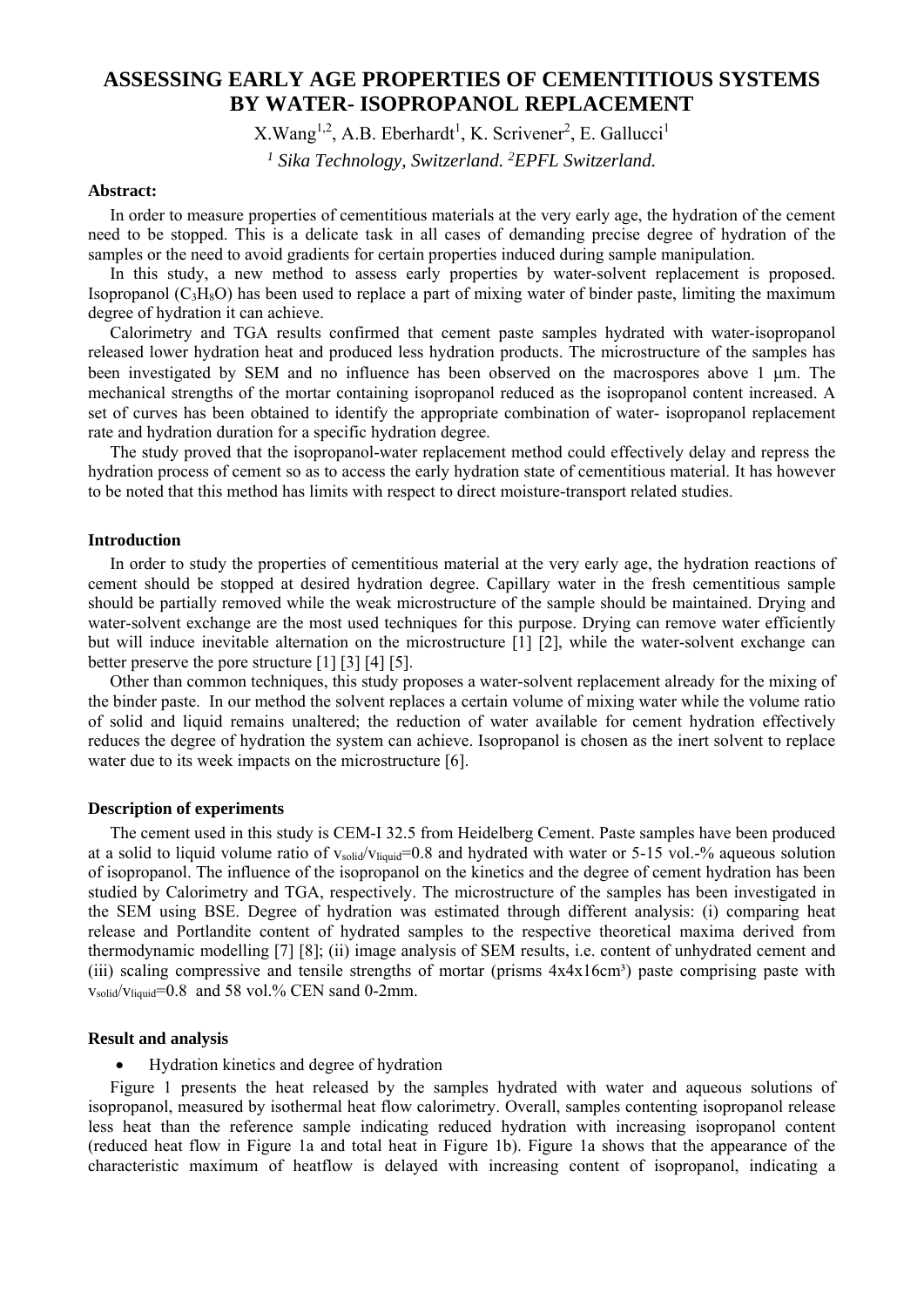slowdown of hydration reactions. From the results of isothermal heat flow calorimetry one can take that the hydration reactions of the cement have been delayed and repressed due to the presence of isopropanol.

Figure 2 illustrates TGA results for samples containing up to 15 vol.-% of isopropanol, hydrated for 24 hours. TGA raw data were normalised to residual weight of unhydrated cement at 1000°C. This returns both physically and chemically bound water of the hydrated samples and allows correction for carbonates either already present in the unhydrated cement or coming from carbonation during manipulation. From the derivative weight loss peak at about 450 ̊C Portlandite content was obtained and corrected in case of carbonation during sample manipulation (peak at about 700  $\mathbb{C}$  for CaCO<sub>3</sub>). Overall, total bound water of the samples decreases and Portlandite decreases with increasing isopropanol content. Again, this indicates a reduced degree of hydration due to the presence of isopropanol.



*Figure 1. Normalized heat flow (a) and total heat (b) released during hydration of the paste samples hydrated with mixed solutions contenting 0% to 15% of isopropanol (with liquid/cement volume ratio of 0.4).*







*Figure 3 Comparison of the hydration degree estimated by TGA, SEM and Calorimetry*

The hydration degrees quantified through calorimetry, TGA and SEM are shown in the Figure 3. It contains data on samples hydrated up to 48 hours. Despite some variation one can deduce that the waterisopropanol replacement can effectively delay and repress the hydration reactions.

#### Microstructure

The microstructure of the samples has been studied using the Backscattered electron (BSE) imaging. Figure 4 illustrates the microstructure of three groups of samples with similar hydration degree of 13%, 22%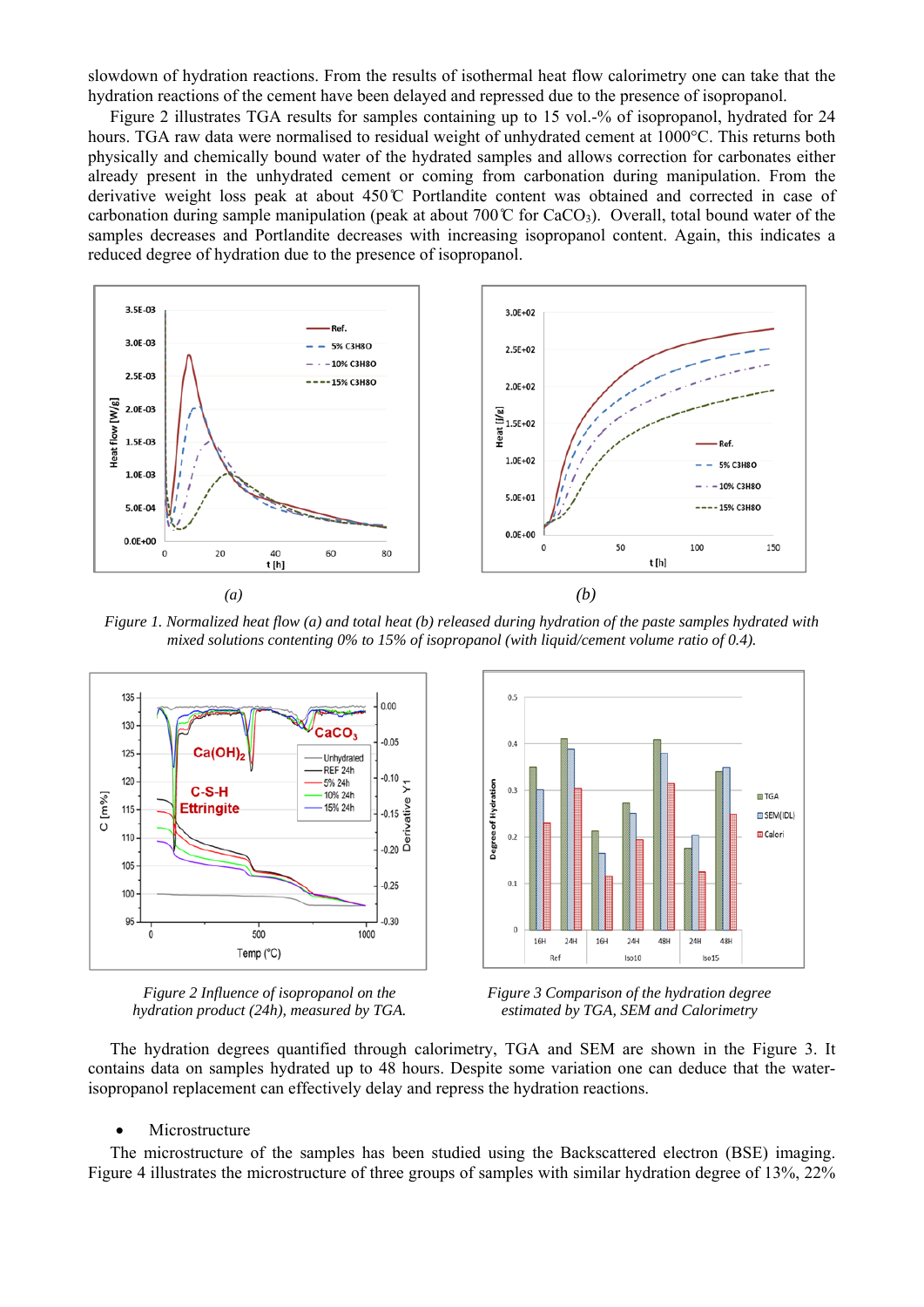and 30%, respectively. Each group contains two samples with different mix and different hydration time. The three groups of images illustrate well the evolution of the microstructure: the presence of amorphous hydration products in the beginning, the appearance and the development of the shell surrounding the anhydrous cement grain, the filling of the pores by the outer product [9]. The images within a group are showing similar microstructure, even though the mixture and the hydration time of the samples are different.



*Figure 4 Evolution of microstructure of the samples hydrated with isopropanol, at different hydration state. Images obtained by BSE. The hydration degree for the three groups is respectively 13%, 22% and 30%.* 

Mechanical properties

The compressive strength and tensile strength of mortars was measured at 105 days and 287 days. Both tensile and compressive strengths reduced. Relative strength reduction (Figure 5) was used to scale degree of hydration achieved after 105 days and 287 days of hydration respectively (Figure 6), based on the hypothesis that the hydration degree the is about 90% or 95% respectively.



*Figure 5 Relative strengths (compressive and tensile) of the samples hydrated with isopropanol, at 105 days* 



*Figure 6 Curves set for hydration degree estimation based on TGA results and compressive strength test.*